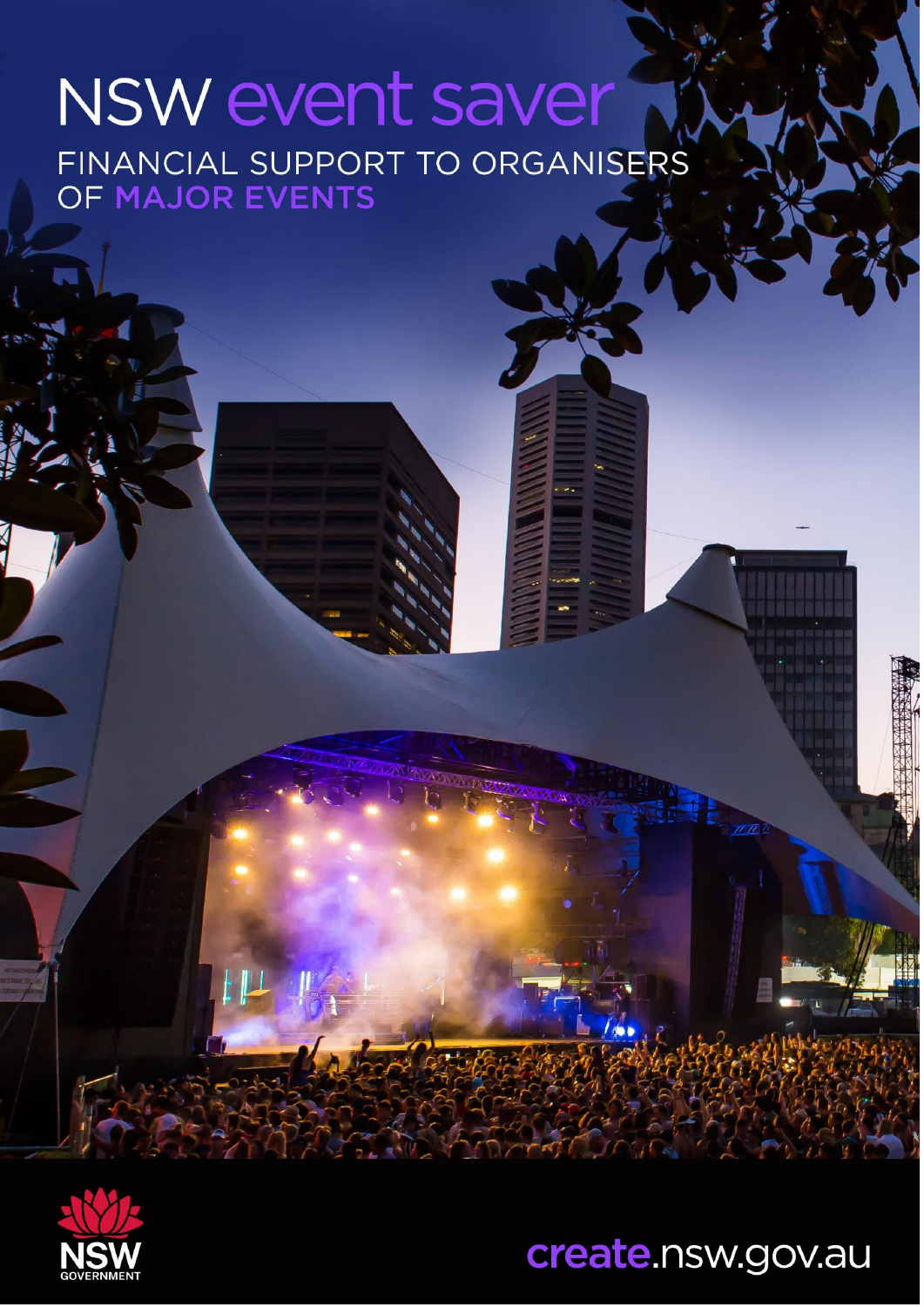## **GUIDELINES<sup>1</sup>**

#### **Overview**

The purpose of Event Saver is to provide financial support to organisers of **Major Events** scheduled to be held between Wednesday 15 December 2021 and Saturday 31 December 2022<sup>2</sup> where an event is cancelled or **Significantly disrupted** as a direct result of **Public Health Orders** (**PHO**).

Major Events have been targeted for support due to the significant impact these events have on driving tourism as well as on the broader NSW economy.

Event Saver is one of several investments the NSW Government is making as part of its NSW COVID-19 Economic Recovery Plan and is intended to boost event organiser confidence to allow for continued planning and staging of Major Events across NSW over the year ahead.

The financial support provided by Event Saver is intended to contribute towards eligible unrecoverable costs incurred by organisers of affected events; it is not intended to compensate event organisers for loss of revenue or loss of profit.

#### Key dates

Event Saver is available to **Eligible Applicants** who are organising **Eligible Events** from Wednesday 15 December 2021 up to (and on) Saturday 31 December 2022.

Stage One 'expressions of interest' will be open to applicants via the Create NSW website from Monday 17 January 2022 and will close 30 September 2022.

Event organisers are encouraged to submit their expression of interest as soon as possible.

Note that organisers for events scheduled from 30 April 2022 must submit their EOI at least **90 days** prior to the event.

#### **Eligibility**

Accessing funding under the Event Saver program is a two-stage process.

- **Stage One:** Applicants will submit an Expression of Interest (**EOI**) to Create NSW. Material requested at this stage will include information about the applicant and the event to be covered, including the event budget and other relevant financial information. This information will be used by Create NSW to assess the applicant's eligibility for support under this package and the calculate the **Total Agreed Base Amount.**
- **Stage Two:** This stage of the process is triggered only if an Eligible Event is cancelled or significantly disrupted by a PHO.

Further details of each Stage are set out below.

#### Stage One – Expression of interest (EOI) and confirmation of eligibility status

To be eligible for Event Saver, the applicant MUST:

1. Complete the EOI for their event through Create NSW

<https://artsnsw.smartygrants.com.au/2122EventSaver>

- 2. Be determined by Create NSW to be an Eligible Applicant of a future Eligible Event<sup>3</sup>.
- 3. Agree to the assessment process and any other terms of the funding as set out in these guidelines.

Applicants who are planning more than one event (including repeat performances) during the Event Saver period should submit a separate EOI for each event.

<sup>3</sup> Note that eligibility to claim under this package will be contingent on a relevant public health order being in place at the time of a claim being made.

<sup>1</sup> Terms initially highlighted in bold are defined in the Definitions section of these guidelines.

<sup>2</sup> Events that commence 31 December 2022 (ie New Year's Eve) will be eligible for coverage under this package.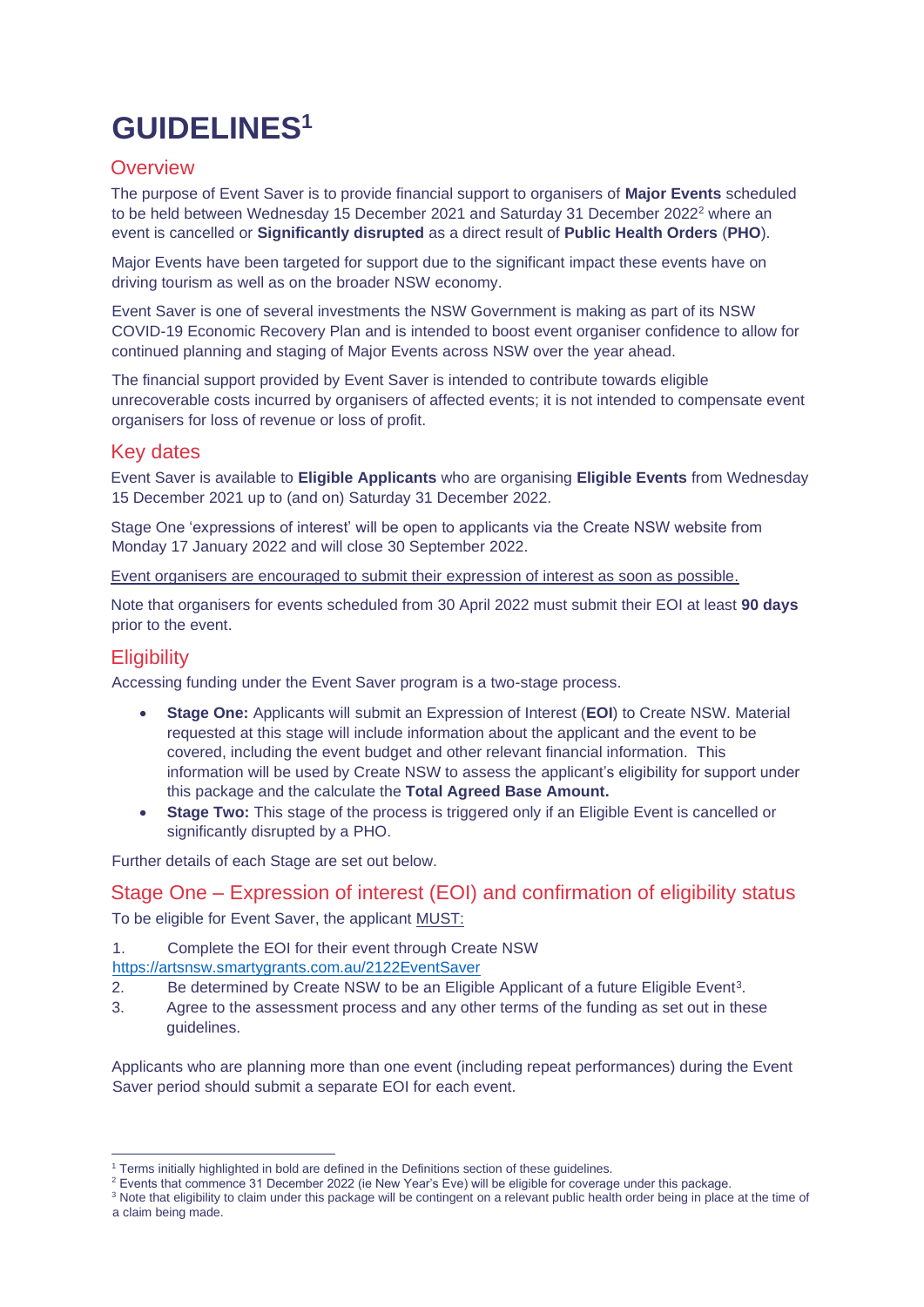If there are **Joint organisers** for an event, the applicant should be the entity that holds the public liability insurance for the event. In these cases, the applicant will need to provide additional information about who the other organising entities are, how Event Saver funds would be distributed between the entities, and confirmation that all entities agree to this arrangement.

Applicants who meet the eligibility criteria will:

- receive written confirmation from Create NSW that they are an Eligible Applicant for a future Eligible Event
- be able to calculate an indicative level of maximum support that could be received if their Eligible Event is significantly disrupted or cancelled due to a PHO based on the matrix at **Table 1** and applied against their event budget submitted as part of the EOI process.
- be able to proceed to Stage Two if the relevant PHO circumstances arise.

Where insufficient information has been provided by an applicant to determine their eligibility, applicants will be notified by Create NSW and given an opportunity to provide additional information in support of their eligibility status.

Final assessment of an applicant's eligibility will be at the sole discretion of Create NSW.

Please refer to **Attachment A** for more information on the EOI process.

#### Stage Two – Payment from the Event Saver fund

To receive funding, the applicant MUST:

- 1. Have had their eligibility status confirmed during Stage One.
- 2. Demonstrate that their Eligible Event has been cancelled or significantly disrupted as a direct result of a PHO.
- 3. Comply with all claim submission information requirements at **Attachment B** to substantiate the actual **Eligible Costs** incurred and claimed under Event Saver.

#### Claim amount

Only one claim can be made per Eligible Event.

The maximum amount that can be claimed will be based on the **Total Agreed Base Amount** established in Stage One and acknowledged in writing by Create NSW as part of the EOI/eligibility process. This Total Agreed Base Amount will be applied against the percentage shown in Table 1 below, which correlates to the timing of the event's cancellation or significant disruption.

The maximum amount that can be paid per Eligible Event is capped at \$10 million<sup>4</sup>.

The amount that can be claimed under this package is calculated as follows:

- Total Eligible Costs incurred as at the date of the PHO-related disruption incurred means actual costs paid plus committed costs that are contractually payable.
- Where an event proceeds in a different format than originally planned and still meets the criteria for significantly disrupted, the Eligible Costs will be net of any related income earned (for example registration fees for a conference that switches to on-line delivery as a result of a PHO)
- Total Eligible Costs claimable is determined by when the PHO disruption occurs relative to the start of the Eligible Event – see **Table 1** below.

Although amounts paid under this package may not cover all Eligible Costs incurred by the Eligible Applicant, the coverage provided is expected to be sufficient to build the confidence of event

<sup>4</sup> Payments for eligible costs above the cap may be permitted by exception for not-for-profit organisations at the sole discretion of the Minister for the Arts. Application exceeding the cap must be made during the Expression of Interest stage.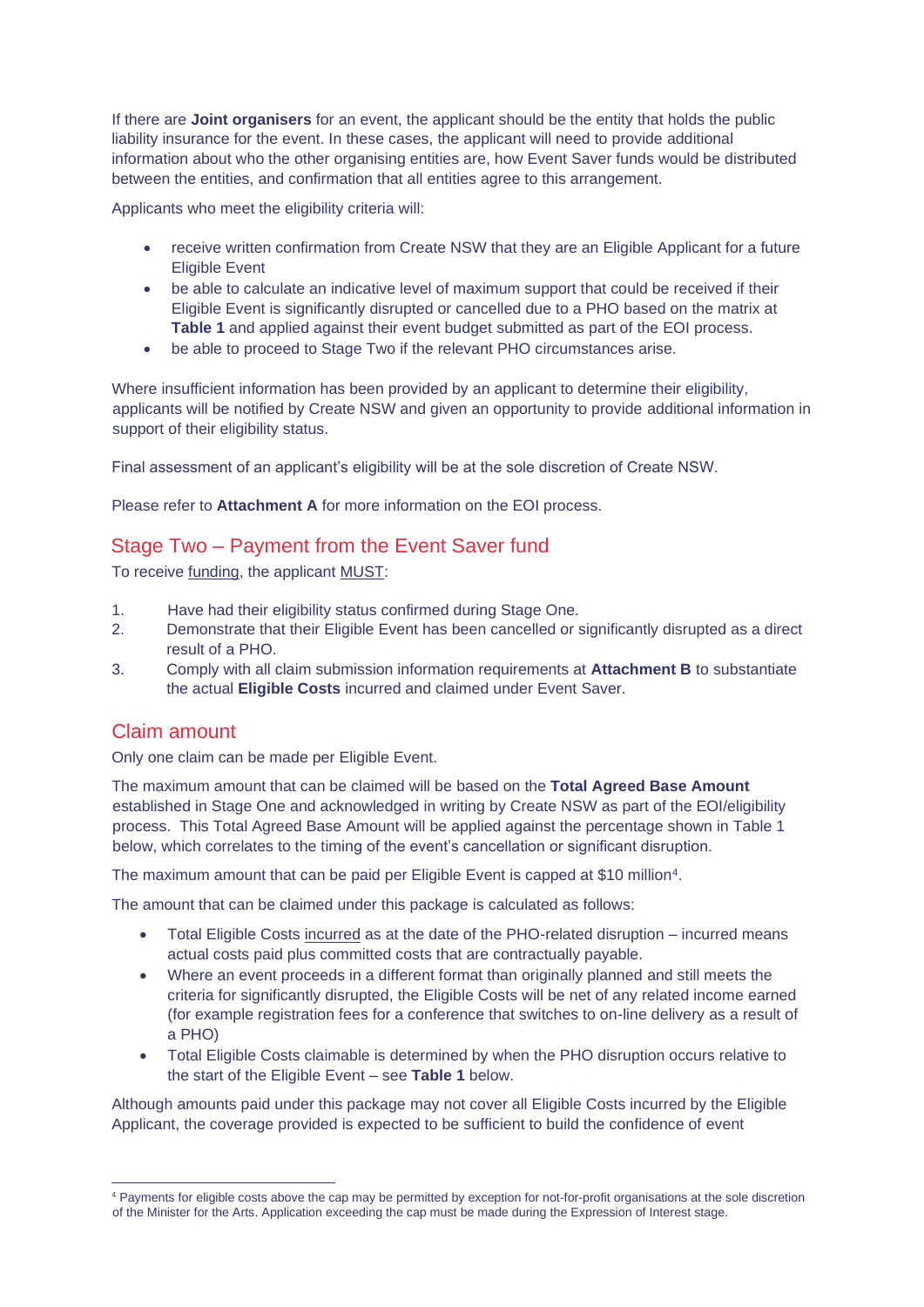organisers by providing clear disclosure of the indicative maximum funding that could be available if the Eligible Event is cancelled or significantly disrupted due to a PHO.

Two examples of how the maximum support would be calculated are shown in the table below.

| rable i                         |                 |                   |    |                                       |                  |    |                  |
|---------------------------------|-----------------|-------------------|----|---------------------------------------|------------------|----|------------------|
| <b>Total Agreed Base Amount</b> | $\geq$ 13 weeks | $13 \geq 8$ weeks |    | $8 \geq 4$ weeks                      | $4 \geq 1$ week  |    | $< 1$ week       |
|                                 | 15%             | 45%               |    | 60%                                   | 75%              |    | 90%              |
| Example $1 - $18M (*)$          | 2,700,000       |                   |    | 8,100,000 \$ 10,000,000 \$ 10,000,000 |                  |    | \$10,000,000     |
| Example 2 - \$2M                | 300,000         | 900.000           | -S | 1,200,000 \$                          | <i>1,500,000</i> | S. | <i>1.800.000</i> |
|                                 |                 |                   |    |                                       |                  |    |                  |

#### How do I make a claim?

#### *Step 1 - Notification*

**Table 1**

- the circumstances causing the disruption including the details of the PHO impacting the event and how the event has been impacted
- the indicative value of the claim based on the claim calculation matrix in Table 1 in the format shown below.

| <b>Total Agreed Base Amount</b>                                                                                                                                                                                                                                                                                  |                                                     | $\geq$ 13 weeks |          | $13 \geq 8$ weeks |            | $8 \geq 4$ weeks        |    | $4 \geq 1$ week                          |              |    | < 1 week     |
|------------------------------------------------------------------------------------------------------------------------------------------------------------------------------------------------------------------------------------------------------------------------------------------------------------------|-----------------------------------------------------|-----------------|----------|-------------------|------------|-------------------------|----|------------------------------------------|--------------|----|--------------|
|                                                                                                                                                                                                                                                                                                                  |                                                     | 15%             |          | 45%               |            | 60%                     |    | 75%                                      |              |    | 90%          |
| Example 1 - \$18M (*)                                                                                                                                                                                                                                                                                            | \$                                                  | 2,700,000       | $\sharp$ |                   |            | 8,100,000 \$ 10,000,000 |    |                                          | \$10,000,000 |    | \$10,000,000 |
| Example 2 - \$2M                                                                                                                                                                                                                                                                                                 | \$                                                  | 300,000         | S        | 900,000           |            | Ś.<br>1,200,000         | S. |                                          | 1,500,000    | \$ | 1,800,000    |
| *NB Total Agreed Base Amount capped at \$10 million                                                                                                                                                                                                                                                              |                                                     |                 |          |                   |            |                         |    |                                          |              |    |              |
|                                                                                                                                                                                                                                                                                                                  |                                                     |                 |          |                   |            |                         |    |                                          |              |    |              |
| How do I make a claim?                                                                                                                                                                                                                                                                                           |                                                     |                 |          |                   |            |                         |    |                                          |              |    |              |
| If you have received written confirmation from Create NSW via Stage One that you are eligible for                                                                                                                                                                                                                |                                                     |                 |          |                   |            |                         |    |                                          |              |    |              |
| Event Saver and your Eligible Event is cancelled or significantly disrupted by a PHO, you may                                                                                                                                                                                                                    |                                                     |                 |          |                   |            |                         |    |                                          |              |    |              |
| proceed with Stage Two of the process which involves three steps.                                                                                                                                                                                                                                                |                                                     |                 |          |                   |            |                         |    |                                          |              |    |              |
| Step 1 - Notification<br>Following a PHO-related disruption, Eligible Applicants will be required to submit notification of their<br>intention to make a claim under the program within 14 days of when the Eligible Event was disrupted<br>or cancelled.                                                        |                                                     |                 |          |                   |            |                         |    |                                          |              |    |              |
| Applicants will be required to provide initial information including, but not limited to:                                                                                                                                                                                                                        |                                                     |                 |          |                   |            |                         |    |                                          |              |    |              |
| the circumstances causing the disruption including the details of the PHO impacting the event<br>$\bullet$                                                                                                                                                                                                       |                                                     |                 |          |                   |            |                         |    |                                          |              |    |              |
| and how the event has been impacted                                                                                                                                                                                                                                                                              |                                                     |                 |          |                   |            |                         |    |                                          |              |    |              |
| the indicative value of the claim based on the claim calculation matrix in Table 1 in the format<br>$\bullet$                                                                                                                                                                                                    |                                                     |                 |          |                   |            |                         |    |                                          |              |    |              |
| shown below.                                                                                                                                                                                                                                                                                                     |                                                     |                 |          |                   |            |                         |    |                                          |              |    |              |
|                                                                                                                                                                                                                                                                                                                  |                                                     |                 |          |                   |            |                         |    |                                          |              |    |              |
| budget submitted with the EOI)                                                                                                                                                                                                                                                                                   | (List costs in the same categories as per the event |                 |          |                   | Paid costs |                         |    | <b>Committed costs</b><br>yet to be paid |              |    |              |
| External suppliers / direct costs                                                                                                                                                                                                                                                                                |                                                     |                 |          |                   |            |                         |    |                                          |              |    |              |
| [list]                                                                                                                                                                                                                                                                                                           |                                                     |                 |          |                   |            |                         |    |                                          |              |    |              |
| Internal overhead recovery / indirect costs                                                                                                                                                                                                                                                                      |                                                     |                 |          |                   |            |                         |    |                                          |              |    |              |
| [list]                                                                                                                                                                                                                                                                                                           |                                                     |                 |          |                   |            |                         |    |                                          |              |    |              |
| <b>Total Eligible Costs</b>                                                                                                                                                                                                                                                                                      |                                                     |                 |          |                   |            |                         |    |                                          |              |    |              |
| Incomed earned from event (if applicable)                                                                                                                                                                                                                                                                        |                                                     |                 |          |                   |            |                         |    |                                          |              |    |              |
| <b>Net Eligible Costs</b>                                                                                                                                                                                                                                                                                        |                                                     |                 |          |                   |            |                         |    |                                          |              |    |              |
| Step 2 - Review of claim<br>After reviewing the information provided in Step 1, Create NSW will then request Eligible Applicants to<br>submit full details of their claim, including supporting documentation - for example tax invoices,<br>contracts, budgets, profit and loss accounts, bank statements, etc. |                                                     |                 |          |                   |            |                         |    |                                          |              |    |              |
| This request will be made within 21 days of receipt of the notification referred to above.                                                                                                                                                                                                                       |                                                     |                 |          |                   |            |                         |    |                                          |              |    |              |
| Step 3 - Assessment of claim<br>Create NSW will assess the claim and may engage external/independent parties to assist with the<br>review of the claim and material provided in Step 2.                                                                                                                          |                                                     |                 |          |                   |            |                         |    |                                          |              |    |              |
| Eligible Applicants may also be requested to provide additional information during this step.                                                                                                                                                                                                                    |                                                     |                 |          |                   |            |                         |    |                                          |              |    |              |
| <b>Event Saver payment</b><br>Once the review and assessment are complete, Create NSW will advise the Eligible Applicant of the<br>outcome of their application and provide information on how to receive payment.                                                                                               |                                                     |                 |          |                   |            |                         |    |                                          |              |    |              |
| During the assessment, Create NSW will endeavour to provide applicants with an indicative timeline<br>for their assessment process. The timeline will depend on a range of factors including the number of                                                                                                       |                                                     |                 |          |                   |            |                         |    |                                          |              |    |              |

#### *Step 2 - Review of claim*

#### *Step 3 - Assessment of claim*

#### *Event Saver payment*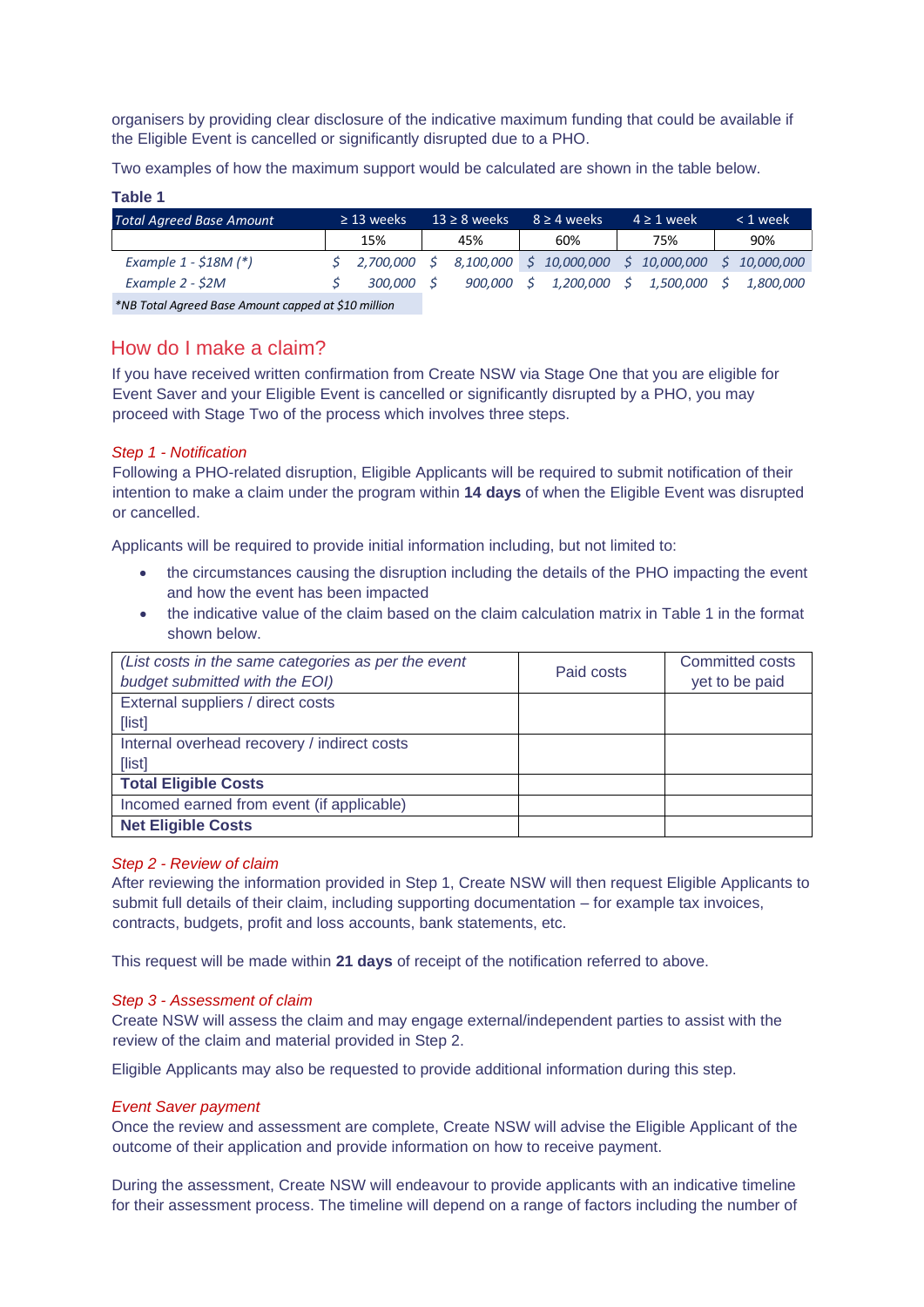claims under assessment at a point in time, the complexity of the claims, the timely provision of information from applicants and the accuracy of the information provided.

Please refer to **Attachment B** for more detail on the types of information that will be required under the claims process.

#### What can the funding be used for?

Funds will be paid as a lump-sum, based on Eligible Costs incurred, to the maximum support level calculated as per the matrix at Table 1.

Create NSW will not instruct recipients on how the funds should be expended, but Eligible Applicants should note:

- Funds are being provided in response to Eligible Cost claims, therefore Create NSW has an expectation that all suppliers/creditors including performers, artists and other contractors will be accommodated by the funds received. It is additionally expected that payment to these suppliers / creditors will receive funds within 14 days of receipt of funding from this package.
- An acquittal report will need to be submitted to Create NSW at monthly intervals until all funding received has been accounted for.
- Successful applicants may be subject to **Review** for up to two years after receipt of the funds if Create NSW suspects the funding has not been claimed or used in accordance with these guidelines.

#### Can I apply for other NSW Government support packages?

Yes. Event Saver only provides funding if your Major Event is significantly impacted or cancelled by a PHO.

You may apply for funding under any other relevant support packages offered by the NSW Government.

Please note that the NSW Government reserves the right to net off any payments made through other relevant support packages from payments made under this package.

In line with NSW Government policy, all recipients of funding through the Event Saver package will be published on a public register.

#### **Definitions**

**Area** means the three regions defined under Attachment C. Area 1 is Greater Sydney; Area 2 is large regional centres; and, Area 3 is Regional NSW.

**Australian Entity** includes:

- a corporation
- an incorporated association
- a partnership
- an organisation registered under the *Australian Charities and Not-for-profits Commission Act 2012* (Cth)
- an Aboriginal or Torres Strait Islander Corporation registered under the *Corporations (Aboriginal and Torres Strait Islander) Act 2006* (Cth)
- a trust.

The entity must have an ABN, be registered for GST and hold an account with an Australian financial institution prior to submitting an application.

If the entity trades under a business name, the business must be registered with ASIC.

**COVID-19 Safety Plan** means a plan that addresses the matters required by the approved COVID-19 safety checklist in a form approved by the NSW Government.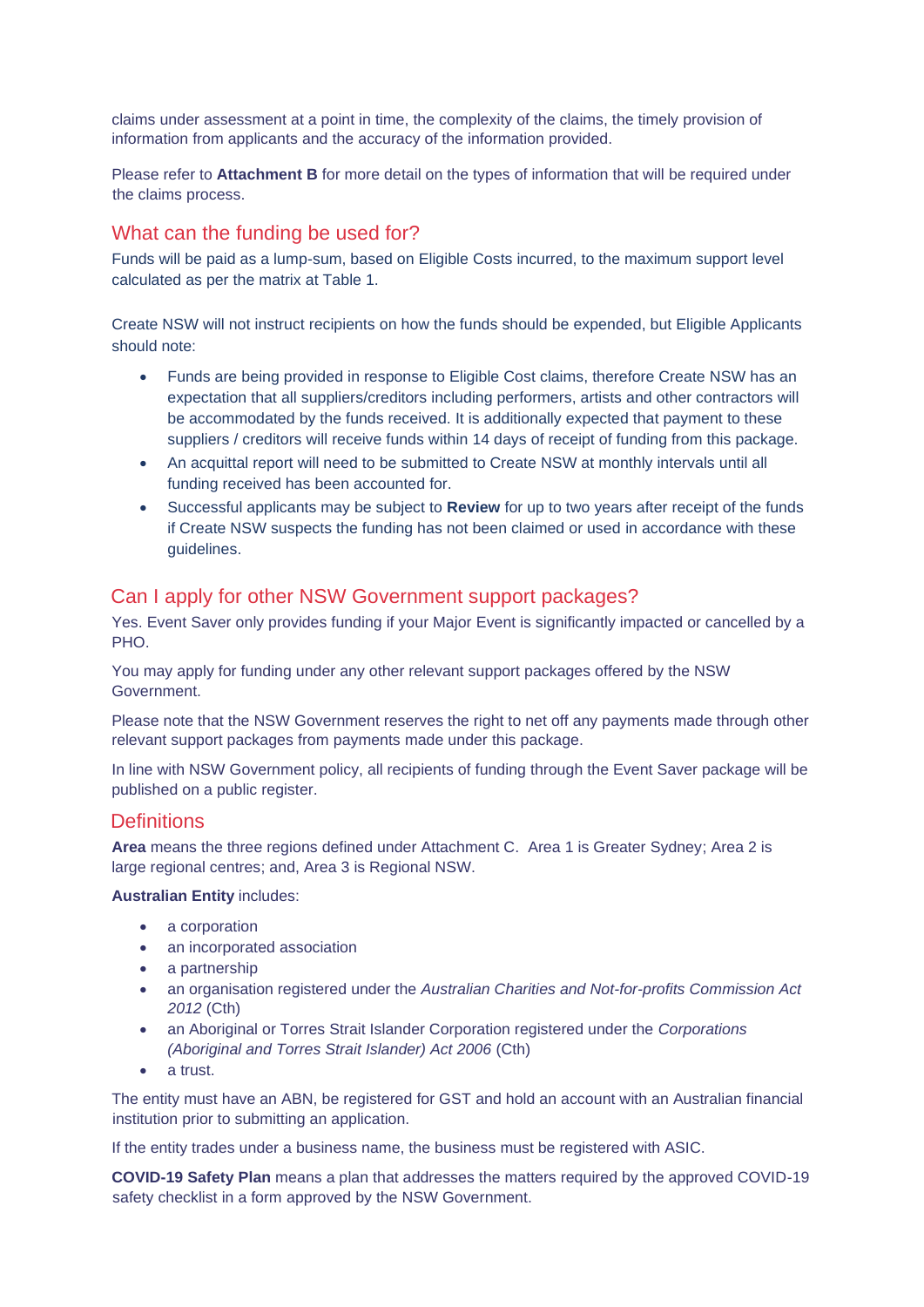#### **Eligible Applicant**

To be an Eligible Applicant, the applicant MUST:

- 1. be an Australian Entity
- 2. be planning to hold an Eligible Event between 15 December 2021 and 31 December 2022
- 3. hold cancellation insurance for the Eligible Event (excluding pandemic coverage)
- 4. have a risk management and COVID-19 Safety Plan for the Eligible Event
- 5. provide evidence that the company is solvent at the time of making an application.<sup>5</sup>
- 6. agree to abide by the Event Saver Guidelines.

The following are not eligible to apply to Event Saver:

- 1. Government entities and/or entities that are substantially funded by Government (whether State, Federal or Local Government\*).
- 2. Organisers/promoters of professional sporting events.

\* Create NSW may exercise discretion in respect of Local Government Authorities who have responsibility for coordinating a signature event/s that otherwise meet the definition of a **Major Event.**

**Eligible Costs** are reasonable direct and indirect costs incurred in staging the event that cannot be recovered or mitigated despite the event not proceeding as scheduled/planned. Refer to **Attachment B** for further information of what may be considered an Eligible Cost under the package.

**Eligible Event** means a **Major Event** as determined under these guidelines

**Event duration** for the purposes of this package means the time that the event is open to the public. It excludes the time taken for bump in/out, installation costs and set-up.

**Event Venue** for the purposes of this package, Eligible Events need to be held either on a site specifically modified for the event – that is, staging constructed specifically for the event, or at an established venue where they are not the resident production company or regularly perform at the venue.

**Event Venue Maximum Capacity** will be restricted to the maximum allowable patron number as approved under the relevant local government Development Application or other applicable legislative framework OR as permitted in accordance with any limits on capacity imposed by PHO(s) at the time of submitting an EOI – whichever is the lower amount.

**Expression of Interest / EOI** means the initial form to be completed by prospective applicants.

**Long-term event** means an event with a duration of five or more days.

**Major Event** means an event that is ticketed and with the attributes described in Table 2 (over)

<sup>5</sup> Note that otherwise eligible events scheduled prior to 27 January 2022 may submit request for special consideration for Minister of the Arts approval if they are unable to demonstrate current solvency status at the time of application into the Event Saver package.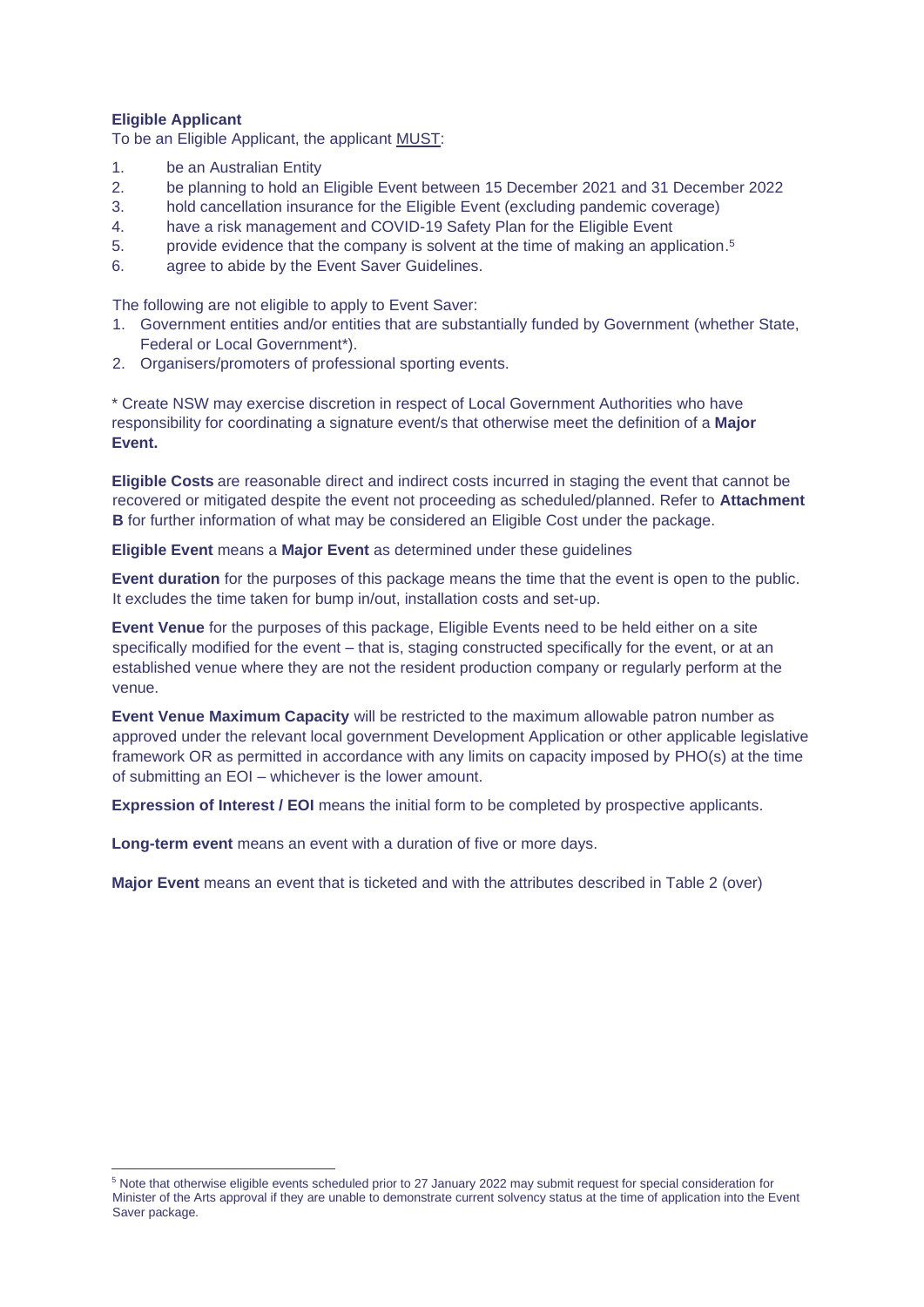#### **Table 2**

| <b>Major Event definition</b>                                       |                                      | Area 1*                          | Area $2^*$                    | Area 3*                       |  |
|---------------------------------------------------------------------|--------------------------------------|----------------------------------|-------------------------------|-------------------------------|--|
|                                                                     | Single day<br>event **               | $\geq$ 3 hours                   | $\geq$ 3 hours                | $\geq$ 3 hours                |  |
| <b>Event duration</b>                                               | Multi-day<br>event                   | $\geq$ 2 days                    | $\geq$ 2 days                 | $\geq$ 2 days                 |  |
|                                                                     | Long-term<br>event                   | $\geq$ 5 days                    | $\geq$ 5 days                 | $\geq$ 5 days                 |  |
|                                                                     | Single day<br>$\geq 10,000$<br>event |                                  | $\geq 5,000$                  | $\geq 2,500$                  |  |
| Average attendees*** per day                                        | Multi-day<br>event                   | $\geq 5.000$                     | $\geq 2,500$                  | $\geq 1,000$                  |  |
|                                                                     | Long-term<br>event                   | ≥ 2,500                          | $\geq 1,000$                  | $\geq 500$                    |  |
| Event is held as a one-off event in<br>an Event Venue               | All                                  | Mandatory                        | Mandatory                     | Prioritised                   |  |
| <b>Event Venue</b> - additional<br>requirement                      | <b>Exhibitions</b>                   | Prioritised if<br>$≥ 14,000$ sqm | n/a                           | n/a                           |  |
| Ticket sales as % of total income<br>(higher % will be prioritised) | All                                  | 50%                              | 50%                           | 50%                           |  |
| % of spectators travelling >75 km<br>to event                       | All                                  | n/a                              | Prioritised if<br>$\geq 30\%$ | Prioritised if<br>$\geq 70\%$ |  |
| Local Government letter of support                                  | All                                  | Prioritised                      | Prioritised                   | Mandatory                     |  |

\* Refer to Attachment C for the Local Government Area (LGA) listing defining Areas 1, 2 & 3

\*\* A single day event may also capture a series of events (e.g. a concert performed on three consecutive dates). For repeat performances on non-consecutive days staged at single or multiple locations, each performance would be treated as a separate event and would need to meet the criteria set out in Table 2 in each case.

\*\*\* Attendance levels will be assessed on the assumption that the event is unrestricted by Public Health Orders. If a Public Health Orders restricts total attendance numbers, assessment will be based on unrestricted numbers using prior sales data, **Major Event Venue Capacity** and other such material to determine the potential unrestricted attendance level for the event.

Applicants whose events may not meet every criterion shown in Table 2 may still proceed with the Stage One EOI process. In these cases, applicants should submit information that substantiates the significant economic benefits their event generates. Final determination of the event's status will be at the sole discretion of Create NSW.

**Multi-day event** means an event with a duration of two or more days, up to an including a maximum of four days.

**Prioritised** means that if claims for Event Saver are greater than is the funding available, events meeting or exceeding these criteria will be prioritised over those who do not. The decision of which events will be prioritised will be determined by Create NSW in line with the criteria set out in Table 2.

**Public Health Order** means an order made under s7 of the *Public Health Act 2010* by the Minister for Health and Medical Research.

**Joint organisers** mean entity/s that may meet the eligibility criteria but do not hold the public liability insurance for the Eligible Event. The Eligible Applicants under this package needs to reach agreement with all possible Joint organisers on how funds will be distributed prior to submission of the EOI.

Refer to Attachment A for further information on what is required during the EOI phase when there are Joint organisers involved with an Eligible Event.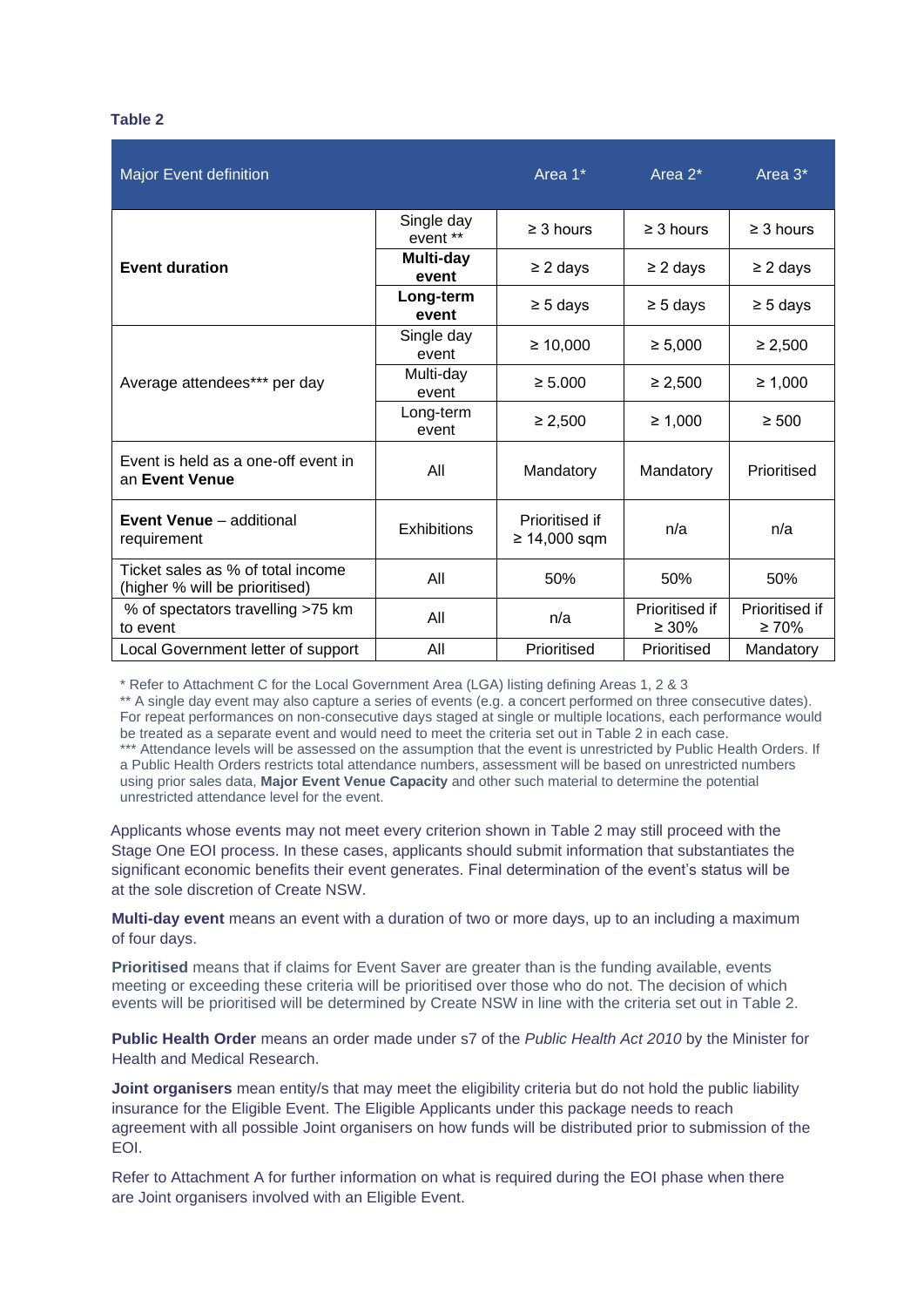**Review** of Eligible Applicants may be undertaken by the NSW Government or its representative within two years of receipt of Event Saver funding. A Review may be initiated by the NSW Government if it is suspected that funds have not been claimed or paid in line with these Guidelines. Subject to the outcome of the audit or review, the Eligible Applicant may be required to repay the funds received.

**Significant disruption** for the purposes of these guidelines means either:

- NSW PHO(s) that restricts audience capacity to 50% of the **Event Venue Maximum Capacity**, based on NSW PHOs in place at the time that the EOI is submitted or 1 person per 4 square metres – whichever delivers the greater capacity outcome; OR
- NSW PHO(s) that result in the purpose or nature of the Major Event being irrevocably compromised. Where a claim relies on this criterion, the following additional steps will apply:
	- o The claim will be assessed on a case by case basis, taking into account matters including the nature and purpose of the event and the impact of the relevant PHO;
	- o The claim will require detailed substantiation of the impact on the Major Event from the applicant;
	- o The claim will be subject to final approval by the Minister.

An example of a potential significant disruption under this criterion may be where singing and/or dancing is central to the nature and/or purpose of a music festival and a NSW PHO imposes a ban on singing and/or dancing that directly impacts that music festival and, as a result, irrevocably compromises the purpose and/or nature of the music festival.

**Total Agreed Base Amount** is the amount calculated by Create NSW during the Expression of Interest / Stage One phase of the package and provided in writing to the Applicant if successfully found to be eligible under this package. Further information on how this amount is calculated is provided is Attachment A of these Guidelines.

#### **Accessibility**

If you are an applicant with disability, and you require this information in a format which is accessible to you, or if you require this information in another language, you can contact us on the details above between 9am and 5pm Monday to Friday.

- Telephone: (02) 8289 6520
- Email: arts.funding@create.nsw.gov.au
- Or contact the Arts Funding team directly.

#### **The National Relay service numbers are:**

- TTY users: Phone 133 677 then ask for (02) 8289 6520
- Speak and Listen users: Phone 1300 555 727 then ask for (02) 8289 6520
- Internet Relay users: Connect to NES then ask for (02) 8289 6520.

#### What support is available to me?

Applicants are strongly encouraged to read these Guidelines.

For queries about the Guidelines, deadlines, or questions about the EOI form, please email [event.saver@create.nsw.gov.au](mailto:event.saver@create.nsw.gov.au) 

Please note these Guidelines are current at the time of publication and may be subject to change.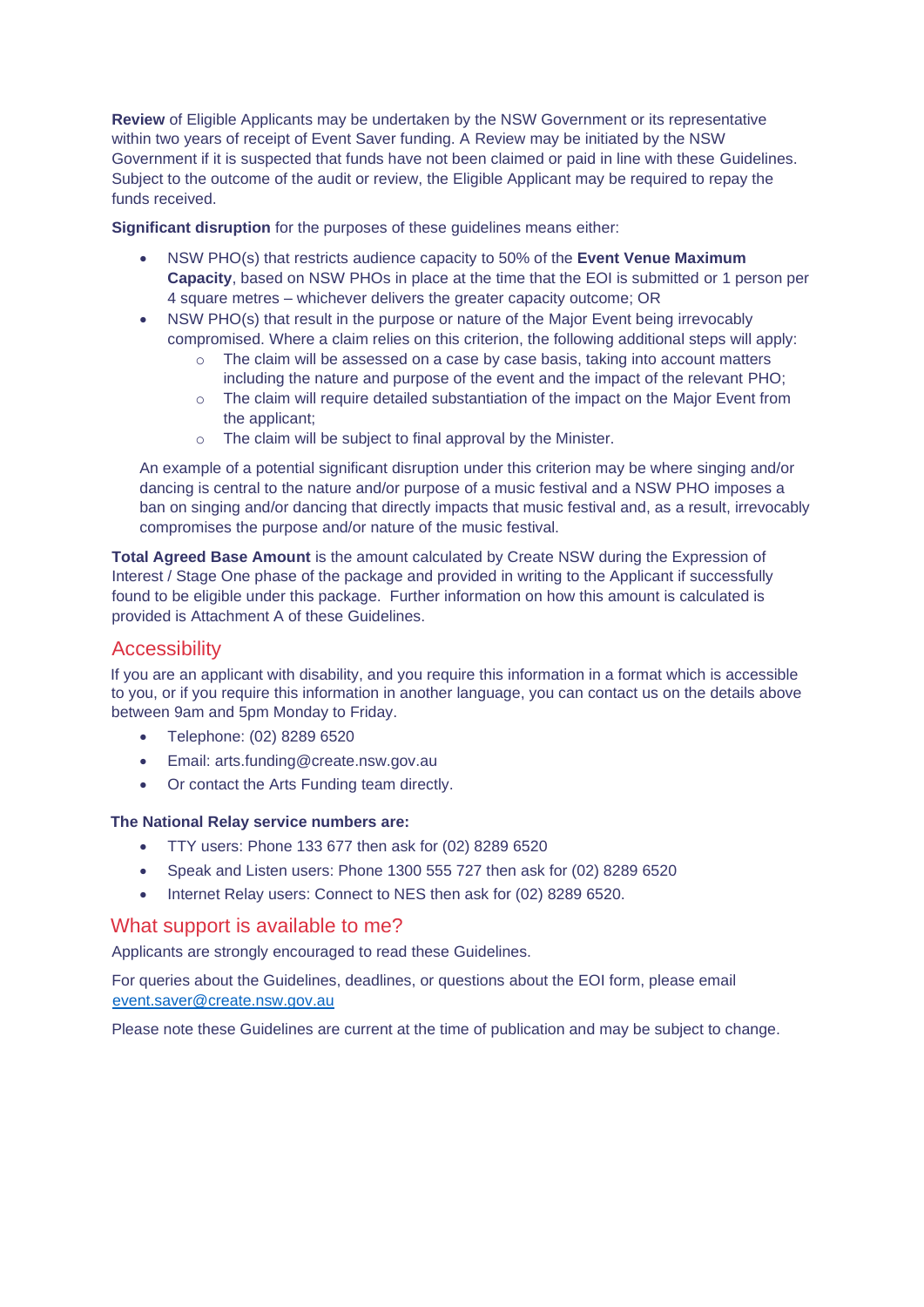#### Attachment A – Expression of interest (EOI) process

Go to the Create NSW website and locate the Event Saver program: https://artsnsw.smartygrants.com.au/

The following material will be required when making your initial EOI:

- 1. Contact details and business information including ABN, address, website, email and phone number.
- 2. Material that demonstrates that you will be holding an Eligible Event between 15 December 2021 and 31 December 2022. For example, marketing material, ticket sales / registrations made to date, expected attendee numbers, etc.
- 3. Material to establish the Total Agreed Base Amount including forecast/budgeted costs of staging the event that potentially would meet the definition of Eligible Costs, comparative prior years' event costs (i.e. for the most recent events staged that were not affected by COVID-19 and/or PHOs) and any additional information such as contracts, tax invoices and other material as requested by Create NSW to substantiate your forecast/budgeted costs.
- 4. Copies of your COVID-19 Safety Plan and cancellation insurance and public liability insurance certificates of currency.
- 5. Details of your 'Plan B' or contingency plans to manage PHO-related disruptions.
- 6. Historical data to verify that you have the capacity to deliver an Eligible Event, for example past attendance numbers, publicity material, financial reports, etc.
- 7. Historical and current data to demonstrate the applicant's solvency, for example immediate past year's financial statements, current management accounts, bank statements, etc.
- 8. Acknowledgement that your ABN details and any funding provided under this package may be shared with other NSW Government agencies for the purpose of checking for duplicate funding applications, and that information received may be disclosed as required by law (for example, under the *Government Information (Public Access) Act 2009* or Standing Order 52).
- 9. Statutory declaration that all information provided by the applicant is true and complete.

#### Additional information for Joint organisers

The Guidelines state that only one application will be accepted for each event. If an event has Joint organisers, the applicant to the Event Saver program should be the entity holding the public liability insurance.

In these cases, the applicant should include in the EOI:

- 1. Details of the different entities that comprise the event organisation.
- 2. Confirmation that the Joint organisers have agreed on how funds will be distributed if a successful claim is made via the Event Saver program.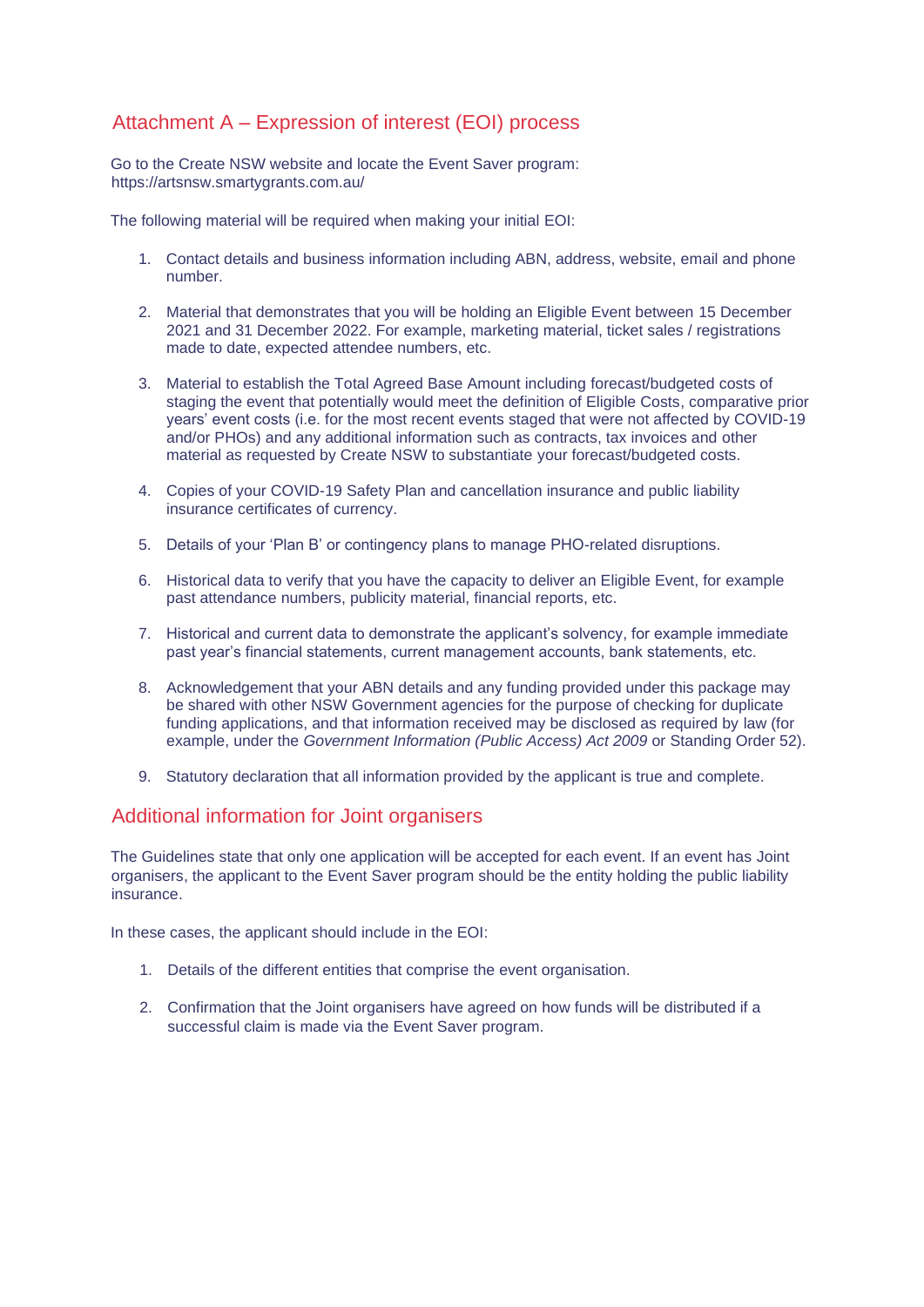#### Attachment B – Claim submission information requirements

#### *Step One: Post-disruption notification*

- 1. Details of the specific PHO that has impacted your Eligible Event.
- 2. Indicative claim itemised list of total Eligible Costs split between actual costs paid and contracted/committed costs that are yet to be paid, and where applicable, income earned. These costs should be itemised in the same format as the event budget submitted with the EOI.
- 3. Any additional information that supports the indicative claim (eg tax invoices, aged payables report, payment remittances, profit and loss account, etc).

#### *Step Two: Detailed review of the claim*

- 1. The information required under this step will be requested by Create NSW on a case-by-case basis, subject to the information provided with the indicative claim submitted under Step One. The level of detail required will likely correspond to the size and complexity of the claim made.
- 2. Material requested will be used to substantiate the claim and determine the total Eligible Costs incurred at the time of disruption. Examples of the type of material that may be requested include details of payments made, details of costs contracted/committed that remain unpaid, profit and loss account (or 'project accounts' for the event itself), balance sheet, BAS and PAYG instalments, payroll information, ticket sales reports, bank statements, contracts, etc.

#### *Step Three: Assessment of the claim*

1. As above, if additional information is required under this step it will be requested by Create NSW on a case-by-case basis.

#### Examples of Eligible Costs

Eligible Costs are reasonable direct and indirect costs incurred in staging an event that cannot be recovered or mitigated as a result of the event not proceeding as scheduled/planned. Each event is unique and will have a range of costs that may meet this definition. Set out below are some examples of how the definition of Eligible Cost will be applied.

**Example 1:** marketing costs are incurred to promote an event in advance of the event date. If the event is disrupted and cannot proceed as scheduled the money spent on advertising cannot be recovered. Even if the event is rescheduled, some additional outlay would be required to promote the new dates. While the new marketing costs are not claimable, the organiser would be allowed to claim the reasonable marketing costs that are unrecoverable.

**Example 2:** the event organiser pays a venue hire fee. The proposed event is disrupted and cannot proceed as scheduled; however, the venue owner agrees to roll-forward the hire fee to a new date. This cost has been mitigated and therefore is not claimable.

**Example 3:** the event organiser is staging a conference/exhibition. The event is disrupted and cannot have as many in-person attendees as planned. Notwithstanding the reduced number of in-person attendees, the contract with the venue does not allow for a reduction in the contracted per head costs associated with the event. If the event organiser is unable to mitigate the venue costs for the fewer number of attendees, then they would be considered an unrecoverable direct cost and can be claimed.

**Example 4:** the event organiser has four permanent staff dedicated to planning, promoting, and staging an annual event. If the event is cancelled or significantly disrupted by a PHO, the wages of the four permanent staff would be considered an unrecoverable indirect cost and can be claimed.